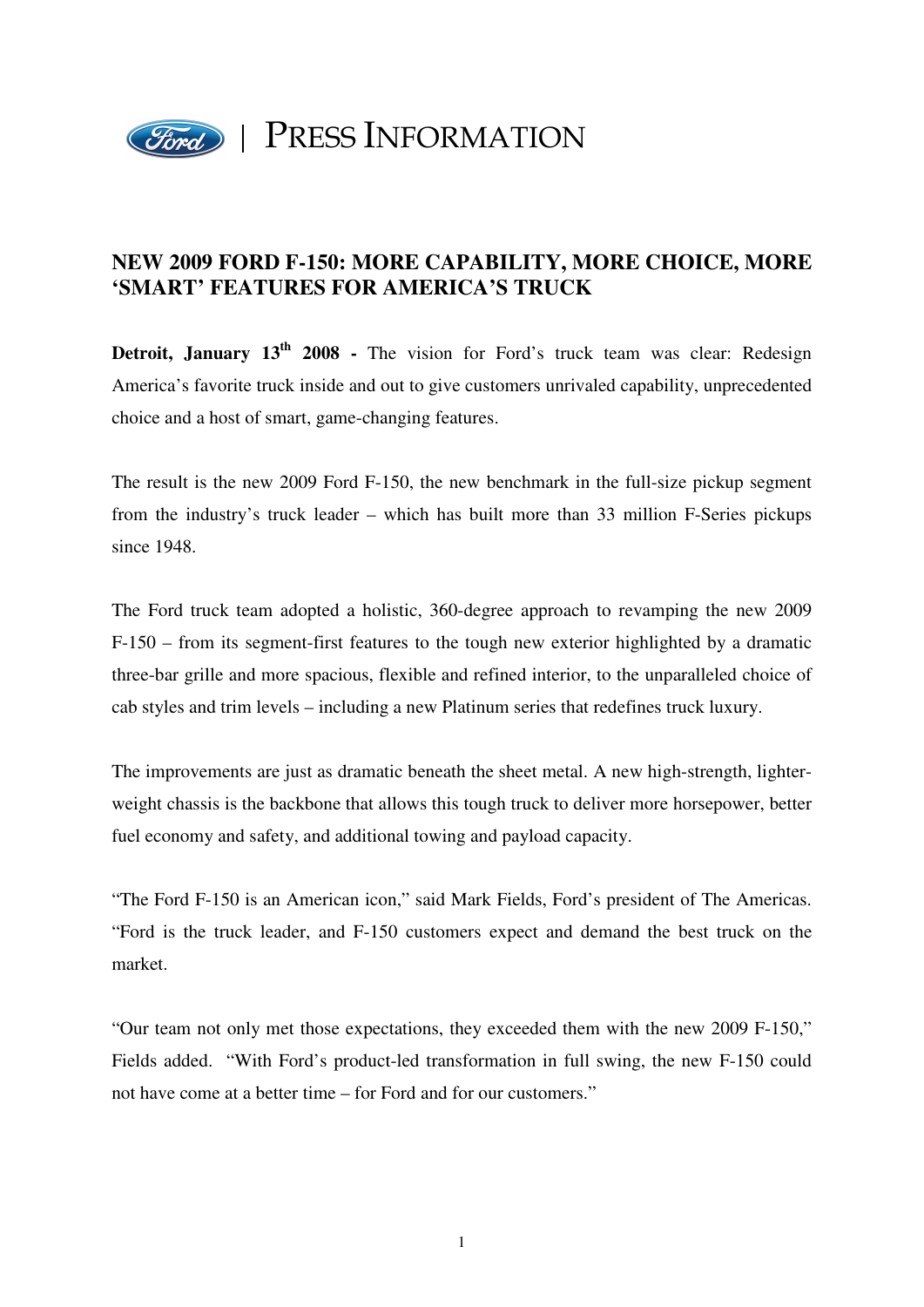In all, more than 1.000 Ford engineers, designer, researchers and others worked together to develop the new 2009 F-150. The team drew inspiration by listening to Ford's large customer base.

"Before we started working on the new truck, we continued the conversation with people who use these trucks every day for work and play," said Matt O'Leary, chief engineer of the 2009 F-150. "We went to their ranches, their job sites and their homes, making sure we crafted features that would improve their ownership experiences and, really, their lives."

The results will be clear to customers when the new 2009 F-150 rolls off assembly lines at Ford's Dearborn (Mich.) Truck Plant and Kansas City Assembly Plant in Claycomo, Mo – and as the new F-150 goes on sale in dealer showrooms this fall.

## **Most Capable**

Ford F-150 customers tackle tough jobs when they work and play, and they need a full-size truck that rises to the challenge. The current F-150 is already the most capable truck on the market, but Ford's truck team drove capability to new levels with the 2009 model.

The improvement starts with the 2009 F-150's fully boxed frame constructed with hydroformed and high strength steel side rails. The lightweight frame delivers 10 percent more torsional rigidity, which delivers increased durability and safety. The sturdy chassis also paved the way for the new 2009 F-150 to improve upon the current model's class-leading towing and hauling capability across all cab configurations.

"The new, improved chassis helps deliver additional payload and towing capacity as well as improved fuel economy, which we know is top of mind for customers," O'Leary said.

Thanks to the strength of the frame and comprehensive package of standard safety equipment, including side-curtain air bags, the new F-150 is engineered to earn top safety ratings from the National Highway Transportation Safety Administration and the Insurance Institute for Highway Safety.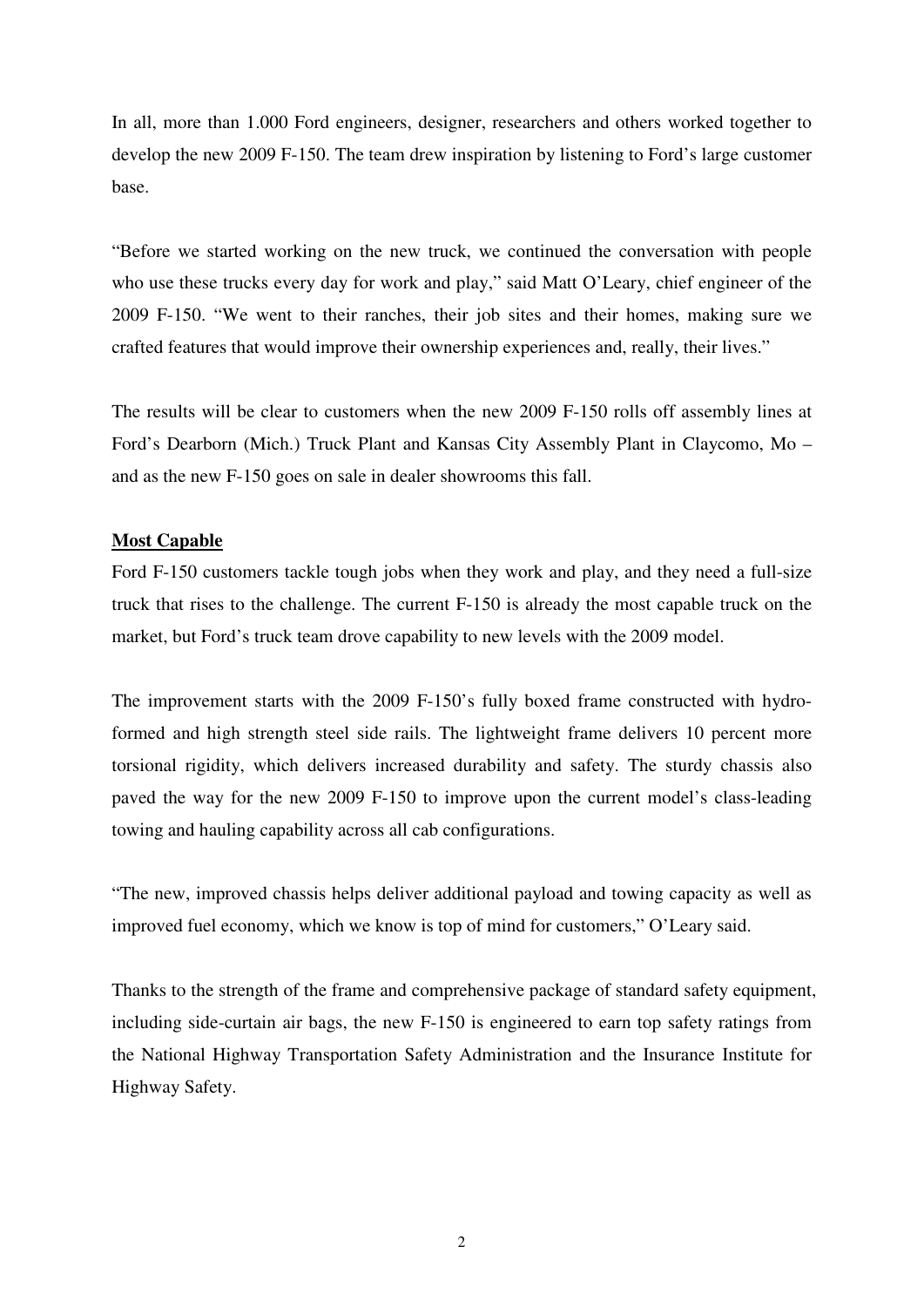Complementing the modern frame is a high-tech suite of features that ensures the F-150 is sure-footed and safe in all driving and load conditions. The new F-150 offers segment-first standard AdvanceTrac® with RSC® (Roll Stability Control) and Trailer Sway Control plus available Rearview Camera Assist as well as Integrated Trailer Brake Controller a segmentfirst on light-duty pickups.

The interior of the new 2009 F-150 SuperCrew offers more usable space for moving more people and gear thanks to a 6-inch stretch that improves rear seat legroom and cargo capacity. A mechanically articulated second-row seat flips up and out of the way. Combined with a truly flat load floor, the feature gives the new SuperCrew class leading 57,6 cubic feet of space behind the front seats and can accommodate items up to 47,9 inches tall, such as flatscreen TV that needs to be hauled from the electronics store to home.

## **Most Choice**

Ford's F-Series may be America's best-selling vehicle, but one-size-fits-all does not apply to today's truck buyer. From the Texas rancher to the general contractor in Florida, F-150 customers have different needs and tastes.

In response, Ford's truck team designed a truck that offers more choice than any full-size truck on the market. With three cab styles, four box options and seven unique trim levels, the F-150 comes in 35 different configurations to meet the widest range of customer needs and wants – all delivered with quality.

Customers can choose from the no-fuss XL workhorse, to the sporty STX and off-road capable FX4, to the mid-range XLT. For those looking for tough luxury, Ford offers the highend Lariat and King Ranch F-150 models.

New for the 2009 F-150 is the Platinum series, the most luxurious F-150 ever and the answer to a perennial question: Just how high-end do truck customers want to go?

The striking F-150 Platinum features a satin chrome grille with fine mesh inserts, 10-way captain's chairs upholstered with top-quality leather, tuxedo stitching and embroidered logos on the seatbacks. Satin gloss Lacrosse Ash wood grain accents and real brushed aluminium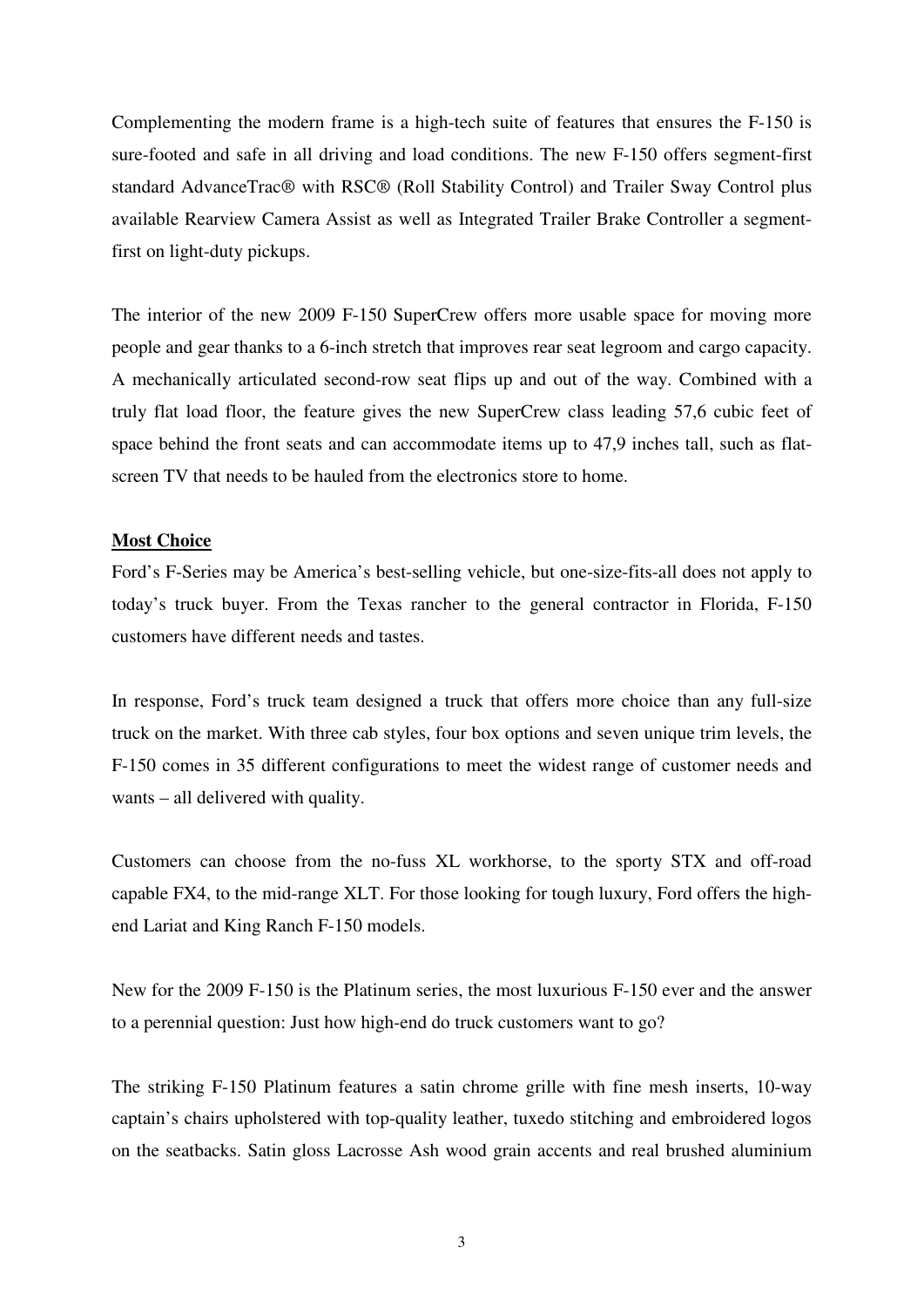panels give the dash, center console and doors an upscale look and feel. Standard 20-inch, 16-spoke polished aluminium wheels give the truck a commanding presence on the road.

With more customers interested in personalizing their trucks, Ford is offering the largest selection of wheels in the segment with 13 offerings across the F-150 line-up.

Under the hood, the new F-150 will be powered by three modern V8 engines, mated to either a 4-speed or a new fuel-efficient 6-speed automatic transmission. The engines include:

- **5,4-liter, 3-valve Triton V8,** which has been optimized for better performance with improved horsepower and torque and is capable of running on E85 (85 percent ethanol and 15 percent gasoline), pure gasoline or any blend in between.
- **4,6-liter, 3-valve V8,** which is new for F-150. Both the 5,4-liter and 4,6-liter 3-valve V-8's utilize open valve injection. This unique feature improves the flow of fuel into the combustion chamber, which results in an increase in horsepower during towing and reduced emissions.
- **4,6-liter, 2-valve V8,** a third V8 choice in the line-up that delivers more horsepower with the same fuel economy performance as the outgoing truck's V6.

This all-V8 engine lineup delivers a fleet-average 1 mpg improvement in fuel economy versus the outgoing F-Series.

Diesel and EcoBoost gas turbo direct injection engines are planned for F-150 in 2010 as well.

## **Most 'Smart' Features**

Ford's researchers spent thousands of hours listening to truck buyers to gain inspiration for a host of the smart new features for the new 2009 Ford F-150.

It starts with the clever interior, which features a flow-through console that's been lengthened by approximately 2 inches and is large enough to stow two or more laptop computers. Special ridges are molded into the edges of the bin to accommodate file folders. The console also has a multi-tiered, removable tray and locks to protect valuables.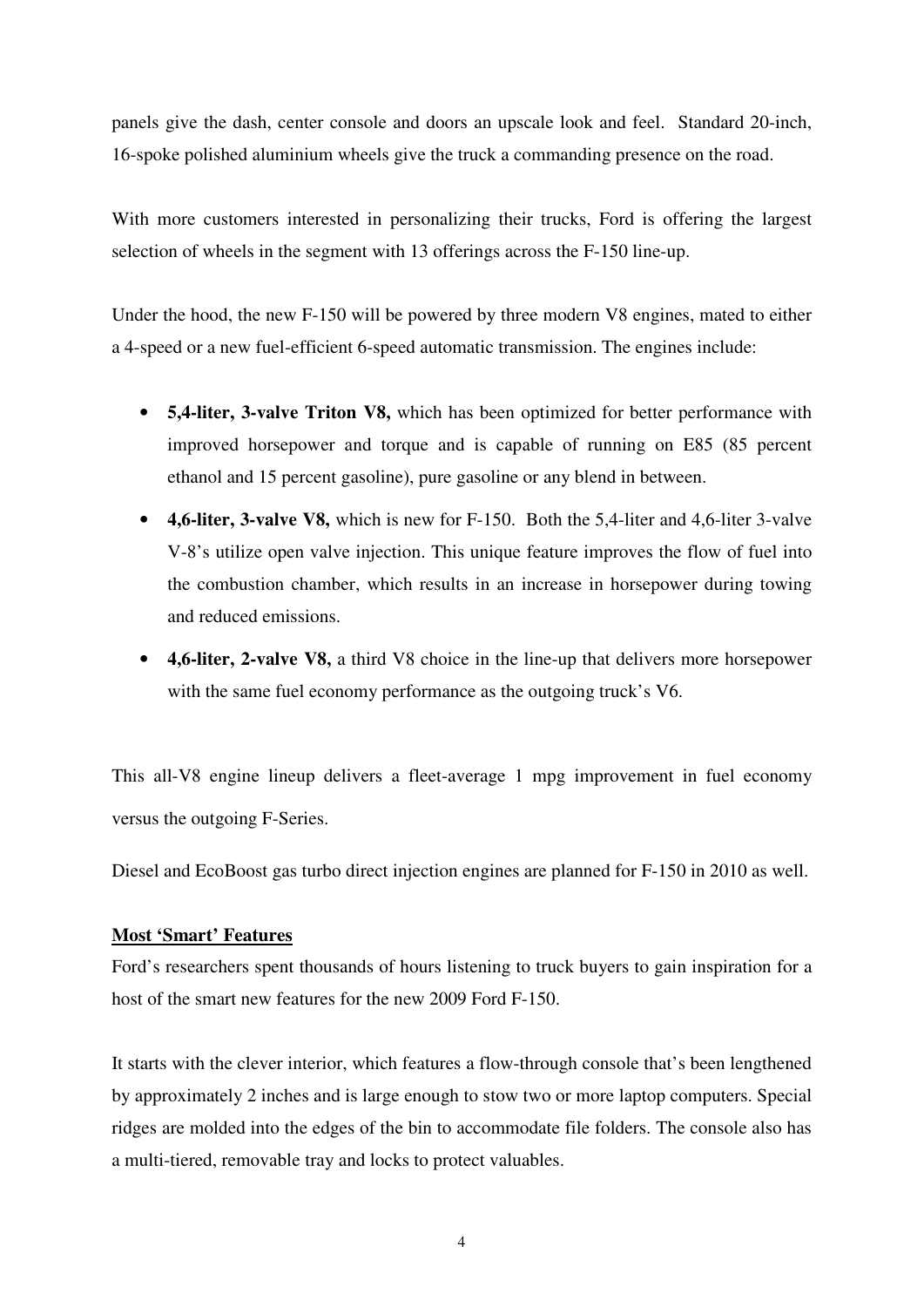More than 30 storage areas are built into the interior, ranging from a bin on the top of the instrument panel to a number of small spaces designed to accommodate tools like cell phones, MP3 players, PDAs and gate access cards.

A redesigned, more ergonomic shifter remains on the console. New, larger buttons and switches are ergonomically designed and within easy reach and view of the driver. A USB port and auxiliary MP3 player input are conveniently mounted on the dash. Two 12-volt outlets are located on the dash and center console.

Even the pickup box on the new F-150 breaks the mold with clever and capable features the competition cannot match. The class-leading cargo capacity of 65,5 cubic feet is only the beginning of the story.

The F-150's pickup box is made easier to use, more flexible and accessible with such new features as Ford's industry-exclusive Tailgate and Box Side Steps, Stowable Bed Extender and Cargo Management System.

"These features are impressive on their own. For the customer who uses their pickup box five, six or seven times a day, these innovations together make a huge difference," O'Leary said.

That same kind of logic drove the team to include other clever features on the truck, including Ford's Easy Fuel™ Capless Fuel-Filler System. When fueling is completed and the nozzle is removed, the system automatically seals shut, reducing emissions.

The new 2009 Ford-150 also will allow truck customers to be connected to the world like never before. Ford has been working with Microsoft, Sony and SIRIUS to offer customers leading technologies to help them stay connected with their lives while on the road including:

• **Industry-exclusive Ford SYNC**™, a voice-activated, hands-free, in-vehicle communications and entertainment system offers even more functionality for the 2009 model year, with 911 Assist and Vehicle Health Report.